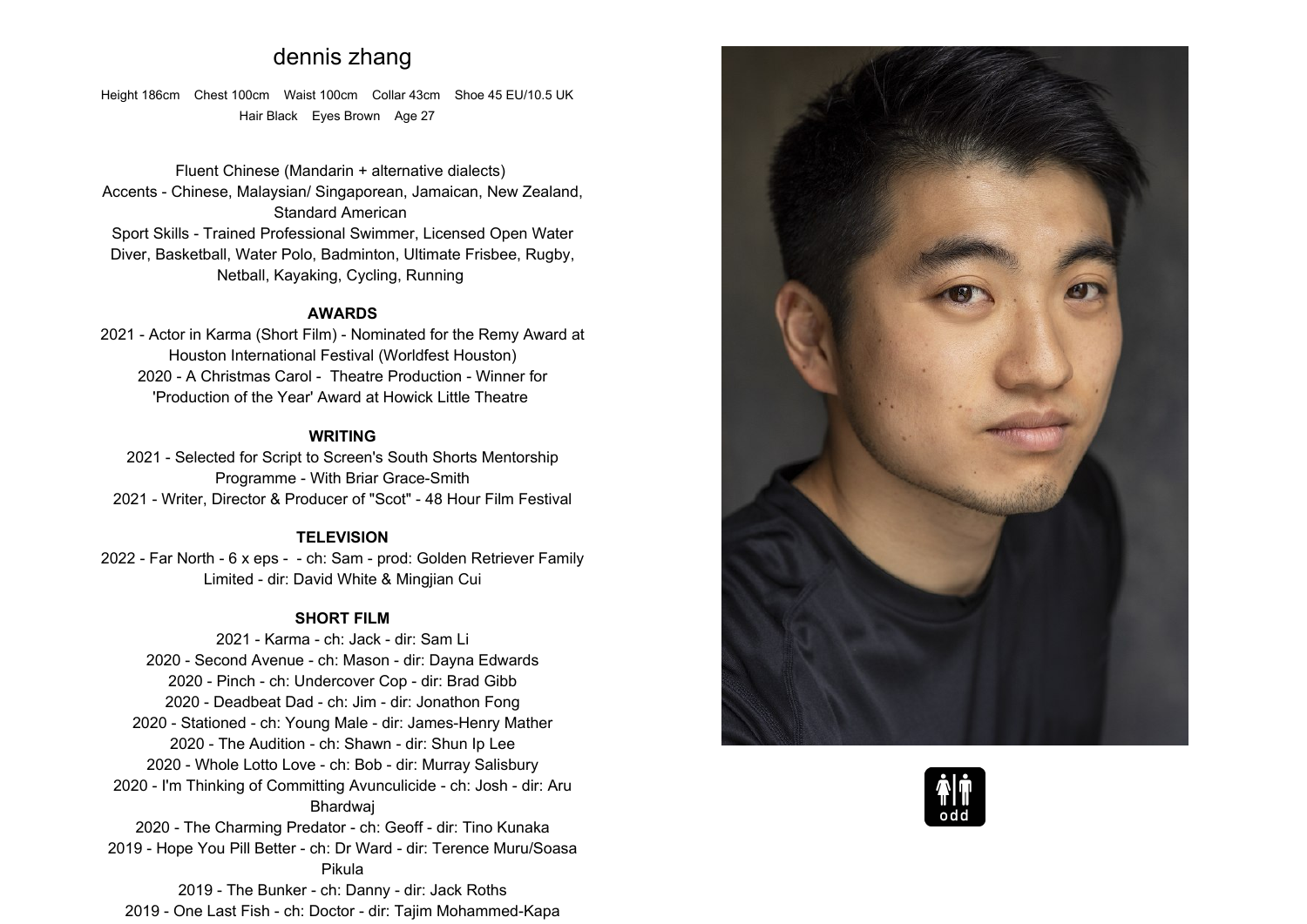## **FILM**

 **2021 - Buzz Cut - ch: Bruce Ma Lee - dir: Martin Renner 2020 - William Knows Karate - ch: Gary - dir: Matt Kinsman**

#### **ONLINE**

 **2021 - Odd Company Brand Launch - Party Goer - Motion Sickness - 3 month online release**

# **WEB SERIES**

**2020 - Everything Is Fine - ch: Andy - dir: Indrabott Romnea 2020 - Busted - ch: Alex - dir: Various**

## **TVC**

 **2021 - Mitre <sup>10</sup> NZ 'Poet and Didn't Know It' campaign - ch: Entrance Painter - FCB NZ/Thick As Thieves - <sup>12</sup> month release 2020 - Code Avengers Pro - ch: Jared - Kollab 2020 - Always Graze When You Liase - ch: House Party Guest - Cheers NZ2020 - Genesis - ch: Office Worker - Genesis Energy**

#### **THEATRE**

 **2020 - <sup>A</sup> Christmas Carol - ch: John Forster/Jacob Marley/Ghost of Christmas Present & Others - dir: Andrew Gordon**

#### **TRAINING**

 **2021 - Casting Workshop - tutor: Stu Turner 2021 - Weekly Acting Training - The Actors Lab - tutors: Peter Feeney, Matt Dwyer, Andrea Kelland, Carl Drake, Lisa Chapel and others 2021 - Audition for Film & TV III - Howard Fine Acting Studio Los Angeles - tutor: Howard Fine 2021 - Advanced Screen Naturalism Masterclass - tutor: Miranda Harcourt2021 - Advanced Screen Acting Course - tutors: Liz Mullane & Rachel Bullock 2021 - Beginners Screen Naturalism Masterclass - tutor: Miranda Harcourt2021 - Screen Acting Intensive Masterclass - Maxwell Ave Studios tutor: Vicky Yiannoutsos 2021 - Beginners Screen Acting Course - Liz Mullane & Rachel Bullock 2020 - Audition for Film & TV II - Howard Fine Acting Studio Los Angeles - tutor: Howard Fine 2020 - Casting Hothouse Workshop - Equity New Zealand - tutor: Anousha Zarkesh**